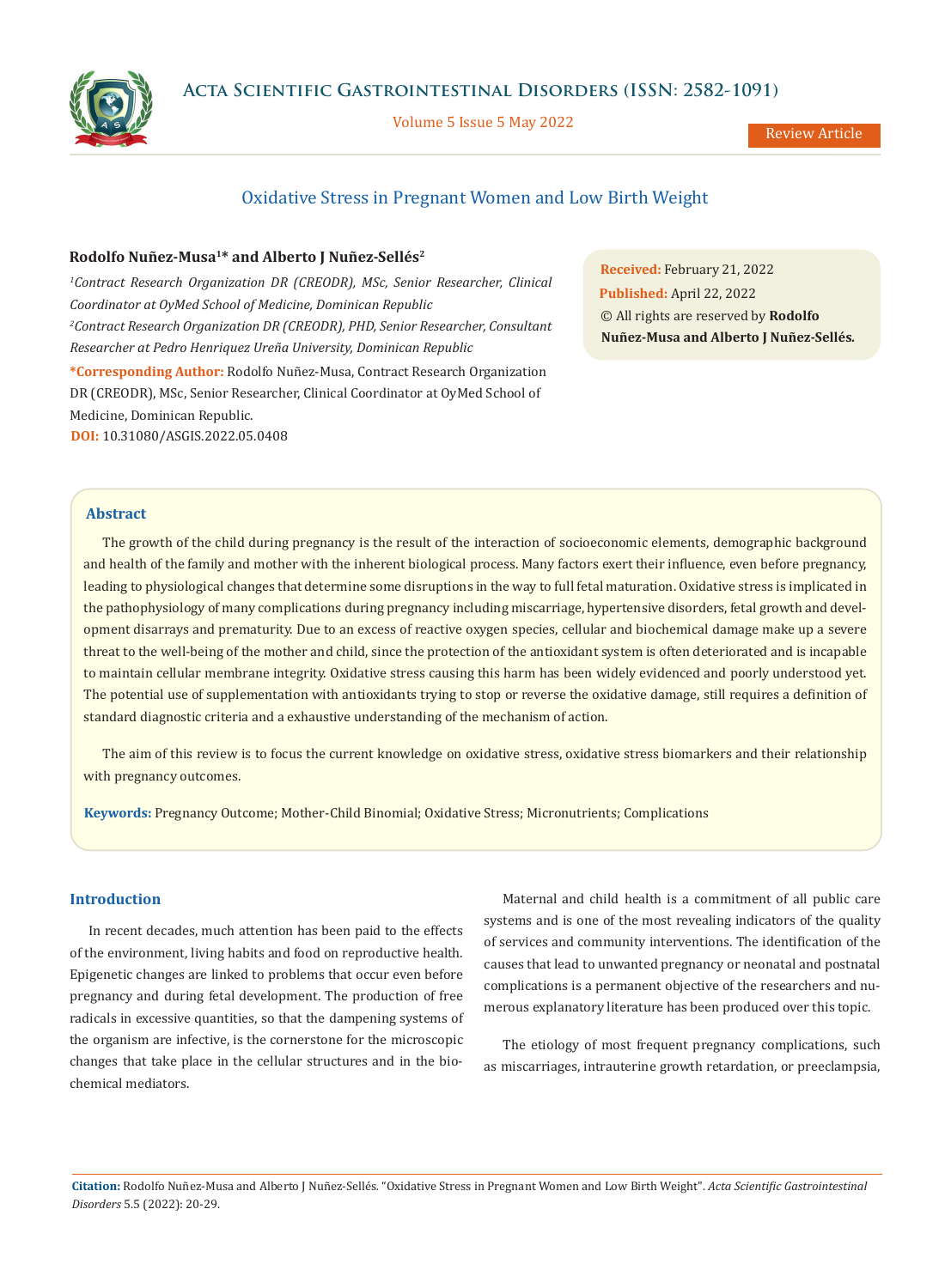and the commonest conditions leading to neonatal complications, including congenital defects, are within the pledges of researchers, public authorities and community groups. Any contribution in the assessment of the existing literature or in the improvement of the actual knowledge about the underlying causes of these concerns, are more than welcome.

Our main purposes are to explore the association of oxidative stress on the etiology of the abovementioned condition, to pinpoint germane data and outline curent knowledge. This article is an extensive literature review on the role of oxidative stress in the pathophysiology of some pregnancy complications with a greater focus on the impact on the baby, particularly in the appearance of low birth weight and its other associated conditions. It is a vision towards the opportunity to comprehend a physiological disturbance of profound impact on reproductive health and define intervention mechanisms that make more favorable prognosis.

# **Oxidative stress and oxidative stress index**

Oxidative stress (OS) is a physiological disturbance resulting from the presence of a certain number of Reactive Oxygen Species (ROS) that the cell is unable to counterbalance, or to cushion. Due to this increase and accumulation, isolated or multiple biomolecular damage occurs, including those to RNA, DNA, proteins and lipids. OS is recognized as a strong tissue-aging factor and promoter of the onset and/or prevalence of a variety of diseases. The intensity or the Oxidative Stress Index (OSI) can be a useful tool to link the onset of systemic diseases in adult  $[1]$  and up to their course and severity, as occurs in essential arterial hypertension and type 2 diabetes mellitus, according to reports by Núñez-Sellés., *et al.* and Núñez-Musa., *et al*. [2,3].

ROS and reactive nitrogen species (RNS) participate in several important signaling pathways that help regulating many cell tasks and functions, like growth, differentiation, mitosis, extracellular matrix production and breakdown, apoptosis, oxygen sensing, and inflammation and promote endothelial dysfunction by oxidation of crucial cellular functions. The ROS act as both signaling molecules and as mediators of inflammation. The ROSs can combine with nitric oxide to form RNS which, in turn, provokes the so called nitrosative stress, an associated disturbance within the OS spectrum that adds more inflammation  $[4]$ . It is also recognized their role in the immune system against some pathogens microorganisms [5].

The antioxidant adaptation is responsible for the signal formation and transport of the appropriate antioxidant to the site of excessive free radical and prooxidant production. Antioxidant enzymes decompose lipid hydroperoxides to alcohols, and reduce hydrogen peroxide to nontoxic substances [6,7].

The identification and development of specific biomarkers of OS (BOS) are important, particularly in cardiovascular, neurodegenerative, cancer, immunological, metabolic and respiratory diseases. The discovery, titration and correlation of biomarkers with varied health situations in the population can contribute to the early recognition of the physiological disorder.

OS can be quantified by direct titration of ROS, by measuring the resulting biomolecular damage or by determining antioxidant levels. The first is the ideal method, but the instability of many ROSs and the difficulty of measuring them directly creates many problems of safety, cost and opportunity when using them. In daily practice, it is preferred to quantify the biomolecular damage.

The samples to determine the BOS are usually simple and easy to obtain (cell scraping, urine sample, blood drop and saliva sample). Although there are direct techniques for measuring ROS and other free radicals, indirect techniques are the most common, by which ROSs are captured by a suitable reagent to form a stable chemical entity which is then analyzed by gas, spectrophotometry, immuno-enzymatic and chromatographic techniques. Most BOS used for assessment are highly stable and provide very reliable information to estimate the presence and degree of OS. The measurement of antioxidant enzymes and other molecules of the RedOx cycle is equally effective, although slightly less than that of the titration of damaged biomolecules. However, due to the need to evaluate specific cellular metabolic processes, there are tests that measure the specific activity of some antioxidant enzymes, such as catalase and hyperoxydismutase. Other measurements are used to assess the hydroxylation of salicylic acid or the detection of nitric oxide radicals by colored final compounds. Several studies on the involvement of OS in specific diseases, as well as the determination of BOS for each case, have given more reliability to the interpretation of its role as predictive tests and/or follow-up of diseases [8].

However, it will be necessary to measure different biomarkers to establish the association of OS with the appearance and development of defined pathological processes, as well as the rational to implement a therapy and a follow-up system for routine use. Due to the complexity of OS-associated diseases, a single BOS will not be reliable to support clinical diagnoses. Therefore, it is necessary to count on a group of BOS, not only for the correct diagnosis, but also for the safe monitoring of the evolution of the disease (Table 1).

21

**Citation:** Rodolfo Nuñez-Musa and Alberto J Nuñez-Sellés*.* "Oxidative Stress in Pregnant Women and Low Birth Weight". *Acta Scientific Gastrointestinal Disorders* 5.5 (2022): 20-29.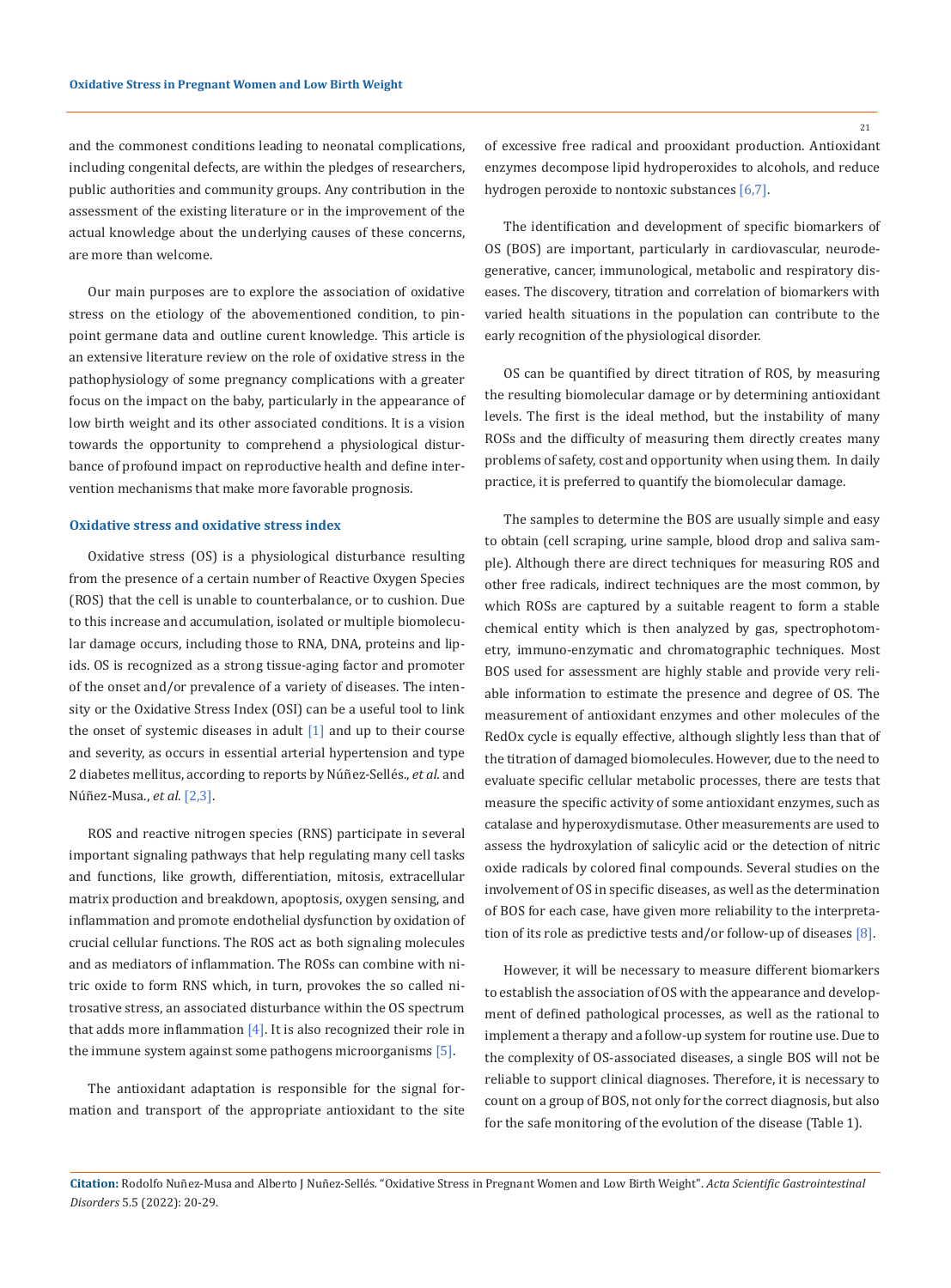|                            |                                   |                 |                          | 22                                 |
|----------------------------|-----------------------------------|-----------------|--------------------------|------------------------------------|
| <b>Type of measurement</b> | <b>Biomarker</b>                  |                 | <b>Detection</b>         | <b>Sample</b>                      |
| Direct                     |                                   | DCFH-DA         | Flow-cytometer           | Platelets and leukocytes           |
|                            | <b>DHR123</b>                     |                 |                          | Leukocytes                         |
|                            | DAF-2-DA                          |                 |                          |                                    |
|                            | DAF-FM                            |                 |                          |                                    |
|                            | $d-ROMs$                          |                 |                          | Serum                              |
|                            | C11-BODIPY581/591                 |                 |                          | Platelets, leukocytes granulocytes |
| Indirect                   | 4-HNE                             | Lipid oxidation | <b>ELISA</b>             | Urine and plasma                   |
|                            | <b>MDA</b>                        |                 | <b>HPLC</b>              |                                    |
|                            | TBARS                             |                 | <b>ELISA</b>             |                                    |
|                            | F <sub>2</sub> -IsoP <sub>S</sub> |                 | Gas-chromatography ELISA | <b>Biological fluids</b>           |
|                            | <b>DNPH</b>                       | Protein damage  | Colorimetric             |                                    |
|                            | <b>AOPP</b>                       |                 |                          |                                    |
|                            | 8-OHdG                            | DNA damage      | <b>ELISA</b>             | Blood and urine                    |
|                            | SOD Catalase                      | Enzymatic anti- | Colorimetric             | <b>Biological samples</b>          |
|                            |                                   | oxidants        | Western blots            |                                    |

**Table 1:** Most used biomarkers of oxidative stress and their detection methods.

DCFH-DA: 2′-7′Dichlorofluorescin Diacetate; DHR123: Dihydrorhodamine 123; DAF-2 DA: Diaminofluorescein-2 Diacetate; DAF-FM: Diaminofluorescein-FM Diacetate; d-ROMs: Reactive Oxygen Metabolites; C11-BODIPY<sup>581/591</sup>: Oxidation-Sensitive Fluorescent Lipid Peroxidation; 4HNE: 4-Hydroxynonenal; MDA: Malondialdehyde; TBARS: Thiobarbituric acid reactive substance; F2-IsoPs: F2-Isoprostanes; DNPH: Dinitrophenylhydrazine; AOPP: Advanced Oxidation Protein Products; 8-OHdG: 8-Oxo-2′-Deoxyguanosine; SOD: Superoxide Dismutase

Therefore, which BOS and methods to measure them, in order to assess oxidative status, are best? In clinical practice, sampling should be based on the objective of the assessment as much as of the clinical purposes. Actually, no single parameter has yet been standardized nor specific tools have been agreed, despite the many clinical trials proving the effectiveness of a procedure like this as a coadjutant in medical practice  $[9]$ . The ever-present and nonspecific nature of OS demand to measure a whole panel of BOS instead of a single parameter, as this improves the possibility of a relying on one true positive result  $[10]$ . In addition, so very often significant discrepancies in the study designs, type of sample, target populations, and analytical procedures contribute to dissenting data in the different trials and reviews.

There have been many attempts to design an integrative approach to obtain a comprehensive score that provides a higher sensitivity to quantify the OS in relation to the onset or worsening of some diseases [1,2,4,11]. The measurement of a comprehensive redox status includes, more commonly, the Oxy-Score and the OSI. The former is a summary index of oxidative stress, computed by combining plasma free and total ROS levels/ROS-induced damage. The OSI is the ratio of total oxidant status to total antioxidant status, which simultaneously reflects the oxidative and antioxidant status in the samples taken from clinical cases, therefore, may provide a stronger parameter to evaluate the OS and its relationship with the disease investigated.

The OSI was initially proposed in 2003 by Harmaa., *et al.* [12] and has undergone modifications since then, but still preserves the core of its equation in that it is a ratio between Total Oxidative Capacity (TOC) and Total Oxidant Status (TAS), as per the following formula

$$
OSI (AU) = \frac{TOC}{TAS}
$$

Where OSI is expressed in arbitrary units (AU), TOC in μmol H2O2 Eq/L, and TAS in μmol Trolox Eq/L. The result is usually presented as percentage ratio.

At present, it is not possible to ignore the role that the OS plays in the pathogenesis of various diseases and, even, in their evolution. OS is closely related to physiological activities that determine highly complex cellular functions. A method to measure with cer-

**Citation:** Rodolfo Nuñez-Musa and Alberto J Nuñez-Sellés*.* "Oxidative Stress in Pregnant Women and Low Birth Weight". *Acta Scientific Gastrointestinal Disorders* 5.5 (2022): 20-29.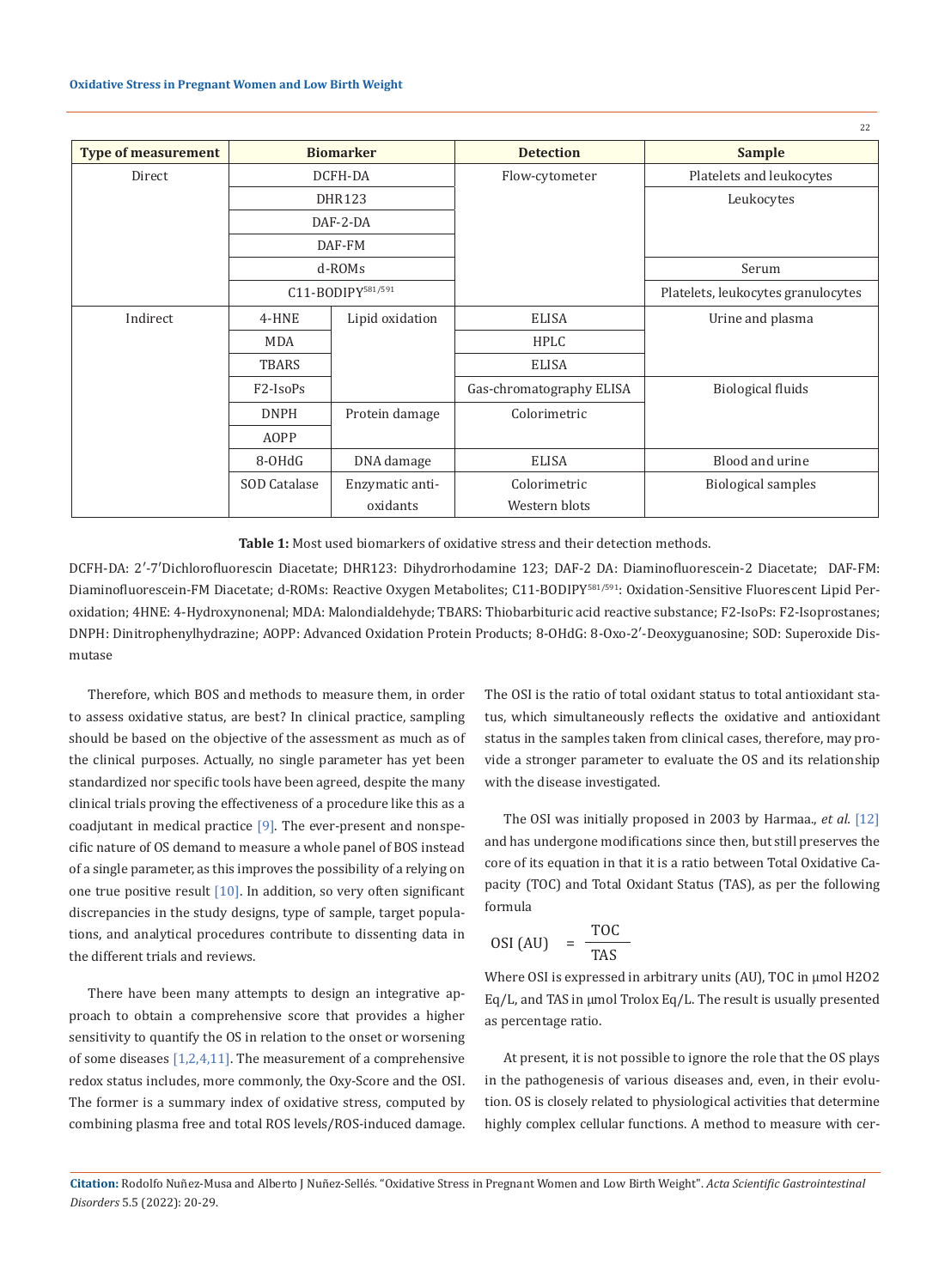tainty and predictive value is around the corner and, once reached, will be one of the most useful tools for medical use.

#### **The child and the mother**

The monitoring and control of pregnancy, childbirth and breastfeeding includes a series of coherently well-articulated strategies that seek to ensure the well-being of the mother-child binomial from the moment of conception. The guarantee of a comprehensive care for the binomial seeks to minimize the risks associated with pregnancy and childbirth and should include, programmatically, a diet containing micronutrients and essential compounds, taking into account that for years it has been known the favorable effect of an adequate dietary balance in the pregnant women [13]. In addition, for decades it has been recognized that the loss of dietary and nutritional balances relates to the onset of OS and plays a very decisive role in the pregnancy health and in the baby development  $[14]$ .

There is a growing interest in defining the close relationship between OSI in pregnancy and the incidence of low birth weight (LBW), especially in relation to the pathogenesis of placental disease, where pathological changes are of deep impact in the newborn progress and stability. For years, several studies have proposed early supplementation alternatives with antioxidants as a preventive adjunct to the development of pregnancy complications, including OS, to help reduce the incidence of LBW and contribute to decreasing the level of risk to nosological sequelae in adult life, like cardiovascular diseases and type 2 diabetes mellitus [15,16].

Throughout intrauterine growth, socioeconomic elements, demographic and health background of the family and mother interact, as well as other determinants, to exert their influence, even before pregnancy, over physiological changes. Within these factors, we find the nutritional habits, lifestyle, environmental toxins, reactants, and the use of certain substances and medicines. All of them are able to affect, not only the health of the child before and after birth, but also his future health as an adult, due to the epigenetic changes that derive from those interactions, in which the OS plays one of the most important roles.

Low weight, prematurity, intrauterine growth restriction (IUR) and congenital diseases are conditions of high impact on neonatal health, causing high rates of infant morbidity and mortality. Modern biotechnology has favored a greater survival of these newborns and at present, there are reports of highly successful results in newborns with weight less than one kilogram [17]. However, the state-of-the art management for fatal complications in underweight or premature children remains a stigma for many countries with less access to cutting-edge technology or high-cost equipment. For these populations, the search for preventive measures of easy access and low cost remain the best strategies.

In some countries where the use of up-to-date technologies is limited universally, infant mortality can reach levels as alarming as 27 per thousand live births, with projections of up to 40,000 deaths in neonatal age for a determined time range [18]. LBW and IUR are prevalent and linked to most neonatal deaths, along with other major causes relate to prematurity and with intrapartum complications. Infections account more than a third of all deaths, pre-term 28%, and birth asphyxia 23% [19]. There is some variation between countries depending on their care configurations and for low income nations and socially vulnerable populations, these numbers may not apply. In some countries, for instance, most of those more than 40,000 neonatal deaths will be connected to LBW and/or IUR, with or without prematurity, which in turn may be associated with undercurrent infection or congenital disease, thus raising risk and mortality rates much higher. First world countries face different most common causes.

The tissues of the newborn baby are very labile for the purposes of OS, especially because neonate metabolism is quite dynamic and changing. This condition favors a kind of susceptibility that potentiate the damaging effects of free radicals. Although more in-depth studies with a wider range of cohorts are still needed, many experiences have shown a connection between the effects of OS on the development and outcome of the pregnancy. Few publications validate the role of BOS in the early diagnosis of neonatal outcome. Negi., *et al.* found an association between BOS and enzymatic/ non-enzymatic antioxidants in the cord blood of preterm LBW neonates, suggesting that increased OS is a causative factor [20]. A study conducted by Mert., *et al.* in 24 patients with preeclampsia, 20 patients with IUR fetus and 37 healthy pregnant women, concluded that increased OS and antioxidative defense mechanisms may contribute to disease processes both in preeclampsia and IUR [21]. Even in cases where BOS were not conclusive, some authors have even advised the use of them in combination with biophysical parameters and maternal characteristics as a more useful approach to early recognition of potential complications [22].

The quality of life of a pregnant woman improves markedly with the selection of food for its value, rather than its quantity, provided that the approach is aimed at reducing micronutrient gaps that would lead to imbalance situations such as the one that character-

**Citation:** Rodolfo Nuñez-Musa and Alberto J Nuñez-Sellés*.* "Oxidative Stress in Pregnant Women and Low Birth Weight". *Acta Scientific Gastrointestinal Disorders* 5.5 (2022): 20-29.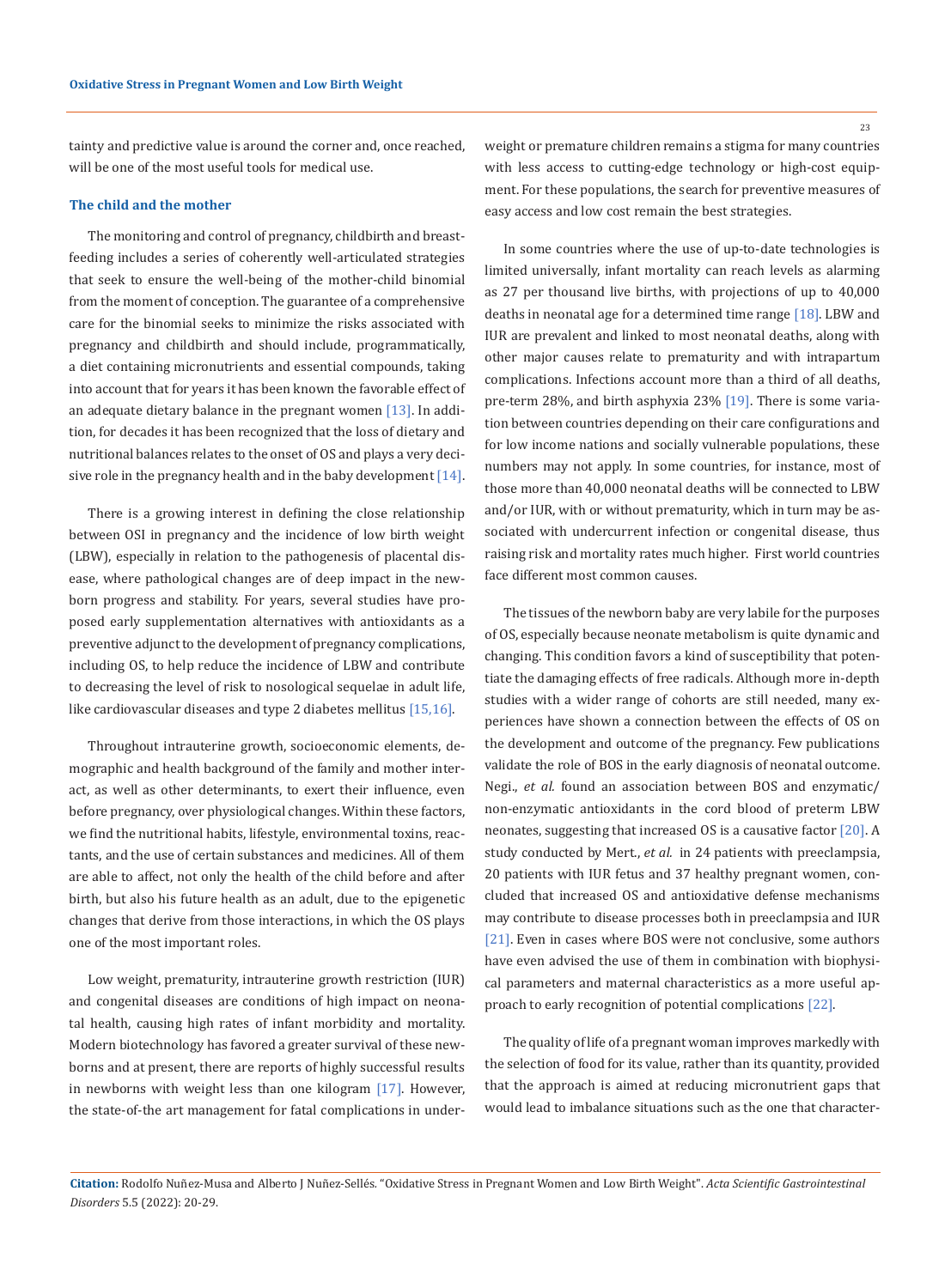izes the  $OS^{14,15}$ . Over the past 40 years, efforts have increased to expand the range of nutritional coverage, especially for the population at potential risk, for instance, the pregnant women and neonates [23]. Some researchers have recommended the inclusion of specific micronutrients to prevent or manage the OS and the determination and follow-up of the OSI is postulated as a way to prevent unwanted outcomes or to assess the occurrence of potential pathological events, both in the mother and in her baby [14,24,25]. Similar experiences moved, more than 30 years ago, to incorporate some nutritional principles or dietary components in the food routine of pregnant women for their preventive effect of pathologies related to fetal development, as was the case with folic acid and vitamin A. Similarly, oligoelements such as selenium, copper and zinc are part of the molecular structure of some of the antioxidant enzymes, so these micronutrients are an important part of metabolic reactions. Both, deficiency and excess may be involved in damage to various organs and tissues of the mother and fetus [26,27].

# **Micronutrients, oxidative stress, pregnancy and newborn at risk**

The degree of OS has been very closely interrelated to the risk of developing hypertensive states of pregnancy [15,28], which supports the hypotheses about the use of micronutrients with antioxidant power and their possible participation as protectors in these pathologies or in pregnant women at risk [29]. Many antioxidant enzyme factors depend on essential nutrients. For example, the expressions of glutathione peroxidase and thioredoxin reductase depend on adequate amounts of selenium; the expressions of superoxide dismutase depend on a satisfactory supply of copper and zinc and the activity of glutathione reductase depends on a sufficient consumption of riboflavin. OS leads to high concentrations of lipid peroxidation products, which are linked to the pathogenesis of some conditions, for both the child and the mother  $[30]$ , since they can generate a battery of free radicals and cause protein modification in a stable process of oxidative damage even under physiological and environmental conditions. Such damage is interconnected to the progressive accumulation of errors at DNA level that govern one or more factors in protein oxidation, ultimately altering the biological functions of the protein-dependent cell, such as enzymes and, additionally, causing chromosomal damage that can be reflected in congenital malformations [31].

*Copper* contributes to the formation of red blood cells and the maintenance of blood vessels, nerves, immune system and bones. It plays an important role in the detoxification of oxygen radicals in the cell cytoplasm, although it is thought that also catalyzes the formation of free radicals, including hydroxyl radicals, thus contributing to the OS status of pre-eclampsia. Indeed, since the middle of the last century copper was seen as part of the chain of biochemical events within the pathogenesis of preeclampsia and, more recently, it was connected significantly with its degree of severity [32].

*Selenium* is associated with the protection of tissues against the effects of OS, especially those involving peroxidized lipids, as well as in the maintenance and modulation of processes of the immune system and the resistance to toxicity by heavy metals. Therefore, its deficit is one of the indicators of OS. The deficiency of this trace element can cause difficulty to achieve fertilization and can promote complications in pregnancy, such as abortion, in the postpartum and the neonates, besides the potential impairment of the immune system [33,34]. A Polish study in 410 mother-child pairs showed that prenatal selenium status was associated with child psychomotor abilities within the first years of life and fetal nervous system development [35]. Low selenium concentrations are associated with LBW and small-for-gestational age babies, maybe linked to a low thyroid function [36], and even the placental selenium concentration selenium can serve as a predictive value test for LBW [37]. Long standing effects of selenium deficit may result from a permanent damage on genes, due to harm in developmental programming [38]. Like other micronutrients, selenium requirements in pregnant women increase so that, at present, the tendency is to ensure an adequate supply, through a properly balanced diet or through supplements, even more if the presence or risk of OS is known.

*Zinc* is an essential component for a large number of enzymes, very similar biochemically to magnesium. It participates in the synthesis and degradation of carbohydrates, lipids, proteins and nucleic acids, as well as in the metabolism of other micronutrients, such as phosphorus and copper, and is involved in the development of the skeleton, nervous system, brain and reproductive organs. Although it is virtually distributed throughout the body, being the second most abundant transitional metal after iron, it is mostly concentrated in the brain, bones, kidneys and liver. Its wide and widely spread biological role in the organism includes the metabolism of RNA and DNA, the transduction signals and the genetic expression, and its activity initiates from the very beginning of conception [39]. Zinc participates in the regulation of apoptosis, is a modulator in great part of all body proteins, and in the functions of T helper lymphocytes [40,41]. The homeostasis of zinc is determi-

**Citation:** Rodolfo Nuñez-Musa and Alberto J Nuñez-Sellés*.* "Oxidative Stress in Pregnant Women and Low Birth Weight". *Acta Scientific Gastrointestinal Disorders* 5.5 (2022): 20-29.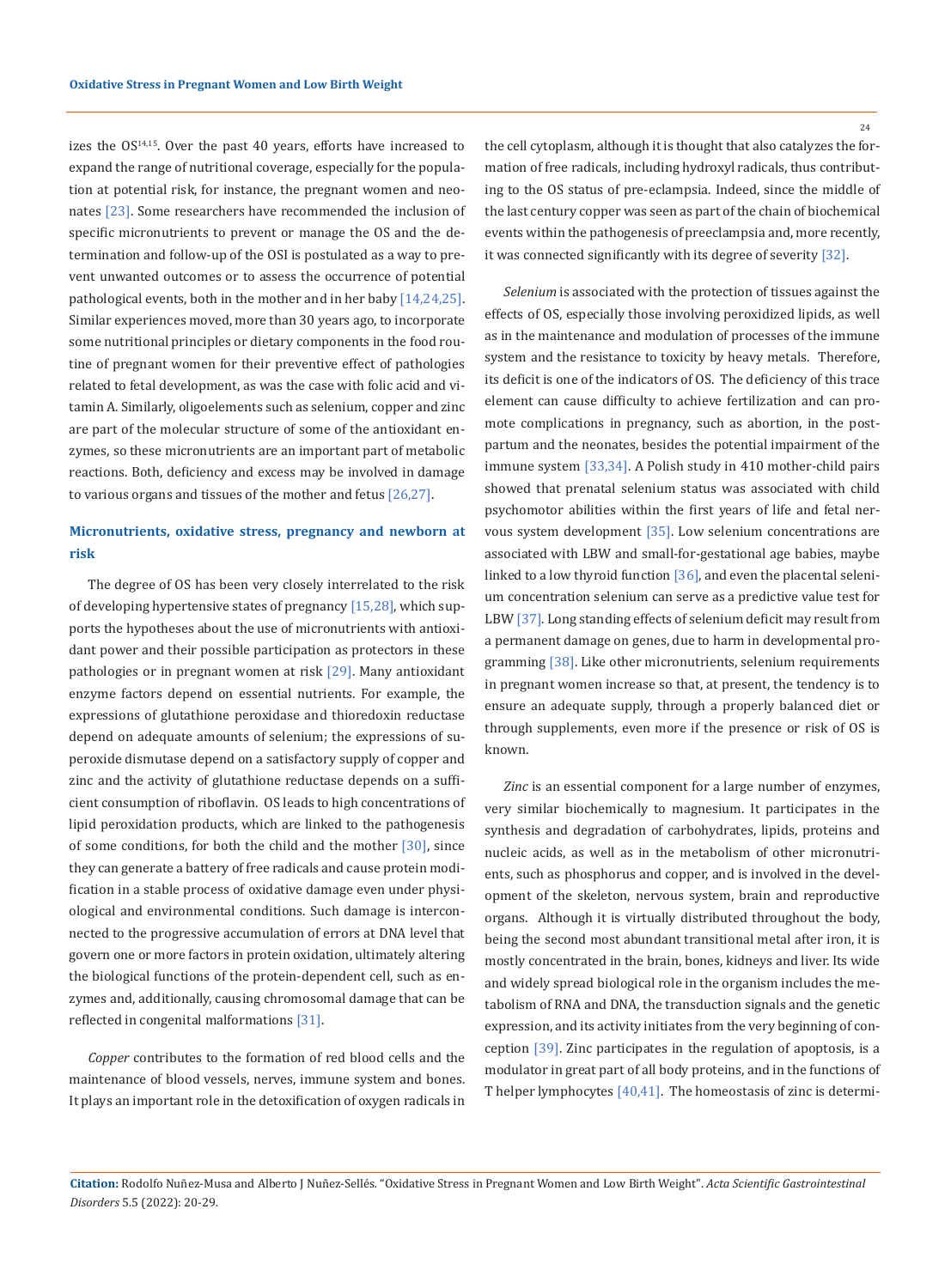nant for the nervous system, since its alteration is related to serious disorders of synaptic transmission and induces neurotoxicity as its deficiency-promoted OS affects mitochondria [42].

Zinc shortage affects more than two billion people worldwide. It is a cause or cofactor in a considerable number of health problems such as stunting and sexual maturity impairment in children. Zinc associates to an increased susceptibility to infections, particularly diarrhea, and may even reverberate as early as the embryonic stage with further complications in childbirth [43]. Failures in fetal growth and linear growth from preschool age, have usually improved with dietary supplementation of zinc, whenever detected on time  $[44]$ . It is possible that the decrease in the concentrations of this micronutrient affects the antioxidant action in pregnancy.

In short, alterations in the availability of zinc in the diet of the pregnant woman, can lead to pathophysiological effects related to the intensity of OS that lead to IUR, LBW, serious central nervous system disorders and infections.

### **Discussion**

Birth weight is probably the commonest and simplest resource to assess the nutritional and metabolic conditions of the mother, as well as fetal development during pregnancy. LBW is a condition that can be seen as both a biological and a social threat, largely because globally and in all population groups it is the single most determining factor of the newborn's chances of surviving and having healthy growth and development.

As maternal and child health conditions are related to the social reality and public care, the technological advances may not be of help especially in populations living under vulnerable situations. That is why, biological, social, and care-related aspects should be considered in the mother and child wellness, since differences in exposure to risk or triggering factors may lead to physiological disturbances like OS of variable impact. Living and work conditions, food availability, types of behaviors, lifestyle, and the health system, particularly if prenatal care is deficient, must be understood as part of the most important determinants of health. All these factors, in one way or another, affect the quality and quantity of food that a pregnant woman and/or her child should receive.

Although the LBW was recognized as a health concern centuries ago, it was only a little over 60 years ago that the World Health Organization (WHO), in its 1950 Technical Report, coined the term and defined its characteristics. WHO stated that a newborn with weight between 1000 and 2 499 g or between 2.2 to 5.5 pounds faces exponential hazards of complications. Still in the present, this definition remains a critical aspect in the field of reproductive and social health, even for industrialized countries. Since the late 1970s, the LBW was assumed as a situation that required comprehensive attention with joint strategies, protocol and homogenization of criteria, given the high incidences found in all live births in that decade. By then, there was a high proportion of neonatal deaths, related to prematurity and LBW in conjunction with maternal malnutrition [45]. Although the interventions were intensified in order to reduce the incidence and effects of LBW, did not change some realities because still in many countries the vast majority of neonates were not weighed at birth or were the product of noninstitutional births [46].

LBW and prematurity, especially if the latter is accompanied by LBW, make up the health indicator with the highest epidemiological and predictive burden of morbidity and mortality in children under one year and, in general, in all mortality below five years. Although it has long been recognized that the frequency of children with LBW is proportionally directly related to perinatal fatality, making it the most accurate indicator of neonatal prognosis, in recent years, ultramolecular medicine and genomic sciences have opened the field to understand and face this condition from a more microstructural point of view [47]. At these levels, it is precisely where the most striking changes take place in the cellular structures of the fetus subjected to the effects of micronutrient deficiencies and subsequent OS.

The decrease of the incidence of newborns with LBW is a development goal for any nation, whose main purpose is its contribution to the reduction of overall infant mortality, since this is the component of the highest impact. Life expectancy beyond the first year and the quality of child development have been improved in many countries, thanks to the fact that they have managed to drastically reduce infant mortality and have done so through constant and effective interventions in maternal and childcare, as much as in the reduction of prematurity, LBW and IUR. Effective vaccination and sanitation campaigns add to all these strategies.

Children with LBW include those born on term with low weight for gestational age, usually described as having nutritional deficit "in utero", with intrauterine growth delay, or as small-for-gestational age. Although premature babies can appear with low weight on the general scale, for their gestational age, they may be normal but carrying the risks of prematurity, which are similar to the LBW

**Citation:** Rodolfo Nuñez-Musa and Alberto J Nuñez-Sellés*.* "Oxidative Stress in Pregnant Women and Low Birth Weight". *Acta Scientific Gastrointestinal Disorders* 5.5 (2022): 20-29.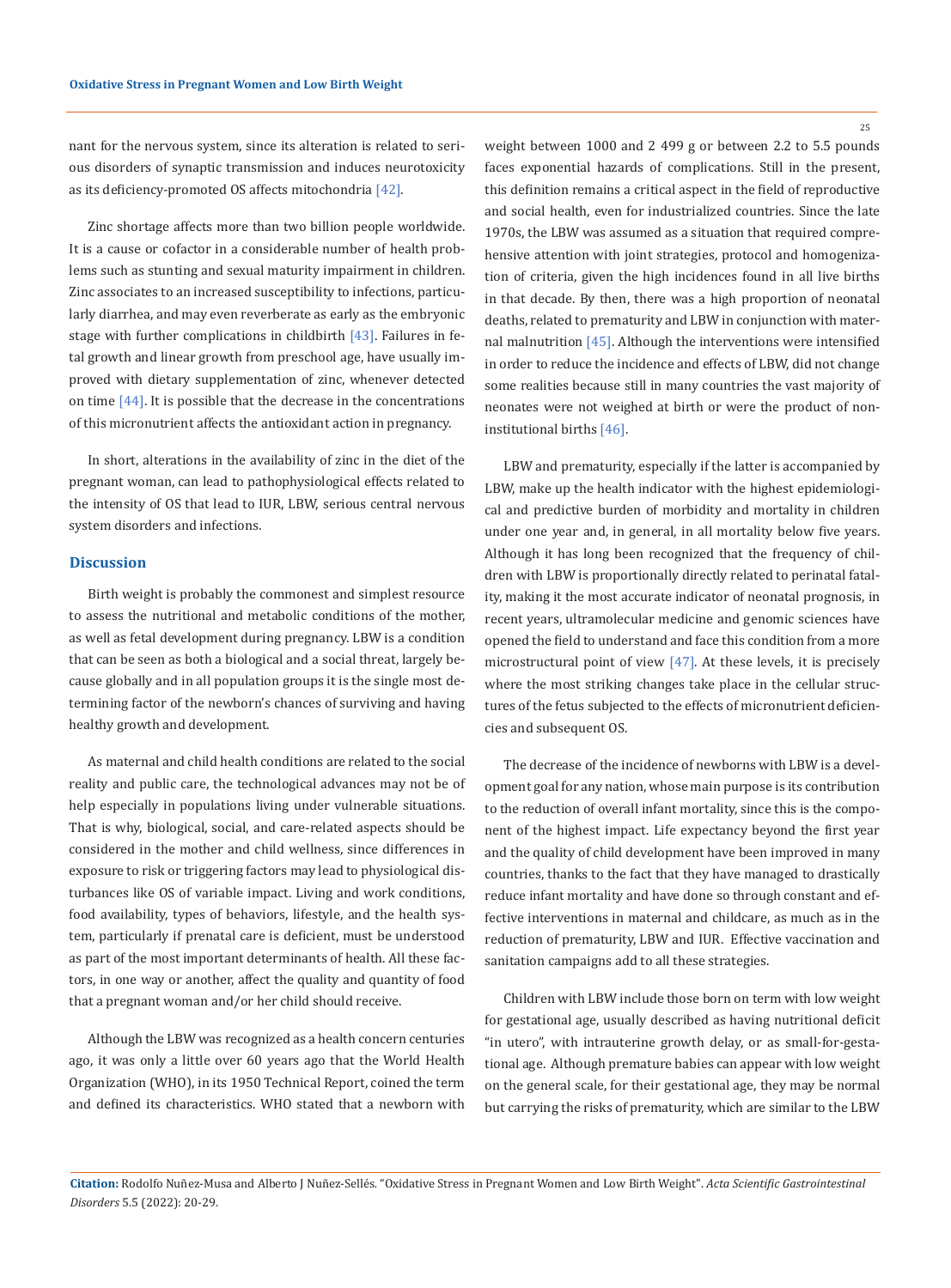group. The greater or lesser impact will greatly depend on the target population concerned and the degree of maturity at childbearing. In general, LBW will be the result of inadequate intrauterine growth, too short a gestational period, or both.

LBW-related conditions as risk factors, mostly serve to identify groups at risk, but knowledge of the root causes has remained quite controversial despite technological advances and new medical alternatives for research.

For example, it is known for several decades that inadequate maternal diet is a causal factor for inadequate fetal growth, with expressions of varying importance in each population, some of which reach alarming levels. Only since the end of the last century were micronutrients seen as elements of high impact within the pathogenesis of LBW, beyond the macro conceptualization "of diet and pregnancy" and as part of therapeutic solutions. While some sources do not report tangible benefits with the use of micronutrients during pregnancy as a mechanism to reduce LBW and other complications  $[48]$ , most of these did not take into account aspects related to the benefits of micronutrients in reducing OS and, in other cases, they were targeted as dietary substitutions. However, in conditions specifically related to the health of the mother-child binomial that do not refer to pathologies of pregnancy, such as OS, whose presence is documented as an important risk factor, the effect of micronutrients complementary to the pregnant woman's dietary protocol has shown to be favorable for the course and outcome of pregnancies in several casuistic [14,25,49].

Another important risk factor in the appearance of LBW is multiple pregnancies, whose increased frequency is associated with the rise of assisted fertilization  $[50]$ . In some populations, this may not be of great concern regarding the productive health, but in most cases the vulnerable groups, where there is greater poverty and lower health coverage, multiple gestations is a major public health worry. In these two scenarios, OS is able to be present since preeclampsia is a common complicating syndrome in multiple gestations, due to that OS affects the placenta in such a way that it causes a reduction in antioxidant enzymatic protection and a placental endothelial dysfunction, all connected to its pathogenesis [16,51]. In addition, multiple pregnancies and/or placental hyperplasia are circumstances that can be assessed by titration of biomarkers for OS as early as in the first trimester of pregnancy [52].

Every year, 20 million or more children are born with LBW and 95% of these births occur in undeveloped countries [53]. Many of these children will have developmental disorders, neurological or psychological morbidity, and some will suffer, in adulthood, coronary, renal and respiratory diseases that link to the past prenatal/ neonatal history [54]. Additionally, the recent association of IUR, prematurity and LBW with Sudden Infant Death Syndrome has sparked greater interest in addressing low weight prevention with more inclusive strategies [55].

Children with LBW have an altered immune function, poor cognitive development and high risk of developing diarrheal and respiratory diseases, where micronutrient deficiencies and OS play a determining causal role. Of these that survive, many have little chance of reaching their true growth potential and end up being classified as short stature. Poor nutrition begins in utero and extends throughout the life cycle of an infant, which amplifies the health risk and increases the likelihood of future pathological conditions. The range of disturbances include weakening of the antioxidant defense system, failure in the quality of metabolic processes, exacerbations and loss of control of regulatory mechanisms in chronic respiratory diseases, limitations in the ability to cushion inflammatory activity and decreased metabolic regeneration. Therefore, in pregnancy it is particularly important to recognize that the effects of OS act from the very beginning and are more evident from the second trimester of gestation, reaching its peak between 27 and 40 weeks, precisely when metabolic and oxygen requirements skyrocket due to the increased rate of fetal needs.

In the last weeks of gestation, within the process of food storage, micronutrients such as copper, zinc and selenium, pass to the fetus from the maternal blood via placenta, so that situations like maternal malnutrition or placental disease close related to shortage of these elements, will be the breeding ground for a progressively deleterious OS causing irreversible damage.

## **Conclusion**

The data accumulated at present show that alterations in the serum concentration of antioxidants during pregnancy could be the cause of multiple changes in the mother and child health. Early intervention with accurate and reliable measures to identify OS and to determine OSI is an excellent and effective resource to prevent unwanted outcomes in pregnancy. A critical evaluation and the adaptation of methodologies to choose the most adequate biomarkers in order to use them as predictive of the pregnancy outcome should be of particular interest in some health settings. Preventive actions at any time of pregnancy, with particular attention to its second half, should be accompanied by a general orientation with respect to early diagnosis of OS and favor a nutritional supplemen-

26

**Citation:** Rodolfo Nuñez-Musa and Alberto J Nuñez-Sellés*.* "Oxidative Stress in Pregnant Women and Low Birth Weight". *Acta Scientific Gastrointestinal Disorders* 5.5 (2022): 20-29.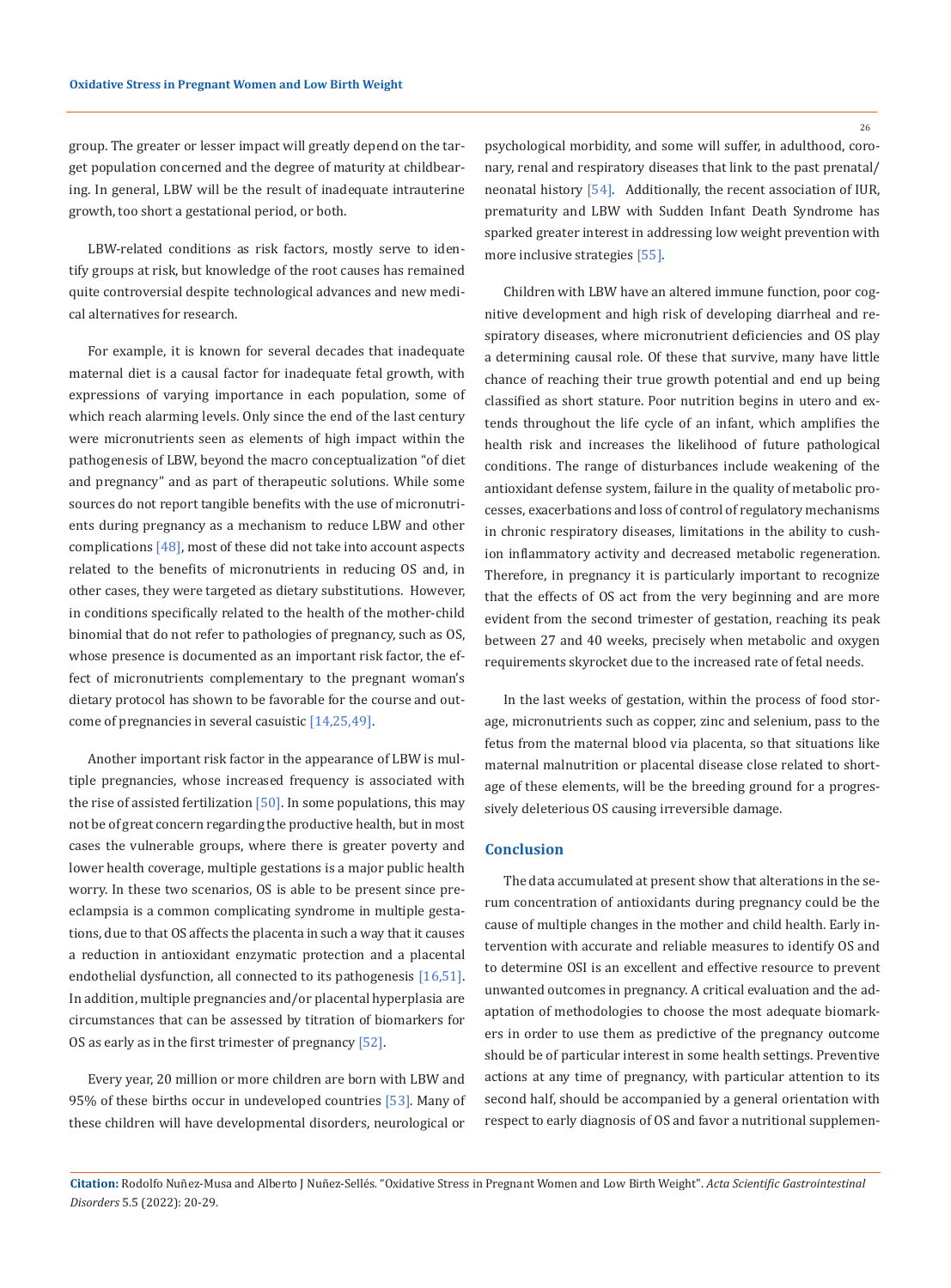tation aimed at combating it. It may beneficial to establish nutritional schemas including the supplementation of antioxidants and micronutrients in a programmed and universal way, as part of health policies, even in the absence of robust and large-scale trials.

### **Conflicts of Interest**

The authors declare no conflict of interest.

# **Bibliography**

- 1. Jiménez Corona AE., *et al*[. "Nuevos biomarcadores usados en](https://repository.uaeh.edu.mx/revistas/index.php/huejutla/article/view/4409) [el diagnóstico del daño renal en condiciones de Estrés oxida](https://repository.uaeh.edu.mx/revistas/index.php/huejutla/article/view/4409)tivo". *[Ciencia Huasteca Boletín Científico de la Escuela Superior](https://repository.uaeh.edu.mx/revistas/index.php/huejutla/article/view/4409) de Huejutla* [7.14 \(2019\): 1-8.](https://repository.uaeh.edu.mx/revistas/index.php/huejutla/article/view/4409)
- 2. Núñez Sellés Alberto J., *et al*[. "Oxidative Stress Index in Arte](https://jppres.com/jppres/pdf/vol7/jppres19.536_7.2.103.pdf)[rial Hypertension and Diabetes Mellitus".](https://jppres.com/jppres/pdf/vol7/jppres19.536_7.2.103.pdf) *Journal of Pharmacy [and Pharmacognosy Research](https://jppres.com/jppres/pdf/vol7/jppres19.536_7.2.103.pdf)* 7.2 (2019): 103-115.
- 3. Núñez-Musa Rodolfo., *et al*[. "Correlación Entre El Grado De](https://repositoriobiblioteca.intec.edu.do/handle/123456789/2742?show=full) [Hipertensión Arterial y El Índice De Estrés Oxidativo. Estudio](https://repositoriobiblioteca.intec.edu.do/handle/123456789/2742?show=full) [De Cohorte En Una Población De Pacientes Hipertensos Sis](https://repositoriobiblioteca.intec.edu.do/handle/123456789/2742?show=full)[témicos En República Dominicana".](https://repositoriobiblioteca.intec.edu.do/handle/123456789/2742?show=full) *Ciencia y Salud* 3.2 (2019): [17-33.](https://repositoriobiblioteca.intec.edu.do/handle/123456789/2742?show=full)
- 4. [Dröge W. "Free radicals in the physiological control of cell](https://pubmed.ncbi.nlm.nih.gov/11773609/) function". *[Physiological Reviews](https://pubmed.ncbi.nlm.nih.gov/11773609/)* 82.1 (2002): 47-95.
- 5. Mittal M., *et al*[. "Reactive oxygen species in inflammation and](https://pubmed.ncbi.nlm.nih.gov/23991888/) tissue injury". *[Antioxidants and Redox Signaling](https://pubmed.ncbi.nlm.nih.gov/23991888/)* 20.7 (2014): [1126-1167.](https://pubmed.ncbi.nlm.nih.gov/23991888/)
- 6. Lobo V., *et al*[. "Free radicals, antioxidants and Functional](https://pubmed.ncbi.nlm.nih.gov/22228951/) [Foods: Impact on human health".](https://pubmed.ncbi.nlm.nih.gov/22228951/) *Pharmacognosy Reviews* 4.8 [\(2010\): 118.](https://pubmed.ncbi.nlm.nih.gov/22228951/)
- 7. Schafer FQ., *et al*[. "Redox environment of the cell as viewed](https://pubmed.ncbi.nlm.nih.gov/11368918/) [through the redox state of the glutathione disulfide/glutathi](https://pubmed.ncbi.nlm.nih.gov/11368918/)one couple". *[Free Radical Biology and Medicine](https://pubmed.ncbi.nlm.nih.gov/11368918/)* 30.11 (2001): [1191-1212.](https://pubmed.ncbi.nlm.nih.gov/11368918/)
- 8. Katerji Meghri., *et al*[. "Approaches and Methods to Measure](https://pubmed.ncbi.nlm.nih.gov/30992736/) [Oxidative Stress in Clinical Samples: Research Applications](https://pubmed.ncbi.nlm.nih.gov/30992736/) in the Cancer Field". *[Oxidative Medicine and Cellular Longevity](https://pubmed.ncbi.nlm.nih.gov/30992736/)* [2019 \(2019\): 1-29.](https://pubmed.ncbi.nlm.nih.gov/30992736/)
- 9. Fonseca LJ., *et al*[. "Oxidative stress in rheumatoid arthritis:](https://pubmed.ncbi.nlm.nih.gov/31934269/)  [What the future might hold regarding novel biomarkers and](https://pubmed.ncbi.nlm.nih.gov/31934269/)  add-on therapies". *[Oxidative Medicine and Cellular Longevity](https://pubmed.ncbi.nlm.nih.gov/31934269/)* [\(2019\): 1-16.](https://pubmed.ncbi.nlm.nih.gov/31934269/)
- 10. [Palmieri B and V Sblendorio. "Oxidative Stress Tests: Over](https://pubmed.ncbi.nlm.nih.gov/18306907/)[view on Reliability and Use. Part II".](https://pubmed.ncbi.nlm.nih.gov/18306907/) *European Review for Medi[cal and Pharmacological Sciences](https://pubmed.ncbi.nlm.nih.gov/18306907/)* 11.6 (2007): 383-399.
- 11. Shahzad Sumayya., *et al*[. "GRACE Score of Myocardial Infarc](https://www.sciencedirect.com/science/article/abs/pii/S0171298518302122)[tion Patients Correlates with Oxidative Stress Index, HSCRP](https://www.sciencedirect.com/science/article/abs/pii/S0171298518302122)  and Inflammation". *Immunobiology* [224.3 \(2019\): 433-439.](https://www.sciencedirect.com/science/article/abs/pii/S0171298518302122)
- 12. Harmaa Muge., *et al*[. "Increased Oxidative Stress in Patients](https://pubmed.ncbi.nlm.nih.gov/14691728/)  with Hydatidiform Mole". *[Swiss Medical Weekly](https://pubmed.ncbi.nlm.nih.gov/14691728/)* 133 (2003): [563-566.](https://pubmed.ncbi.nlm.nih.gov/14691728/)
- 13. [Koblinsky MA. "Beyond Maternal Mortality Magnitude, Inter](https://pubmed.ncbi.nlm.nih.gov/7672173/)[relationship and Consequences of Women's Health, Pregnan](https://pubmed.ncbi.nlm.nih.gov/7672173/)[cy-Related Complications and Nutritional Status on Pregnancy](https://pubmed.ncbi.nlm.nih.gov/7672173/)  Outcomes". *[International Journal of Gynecology and Obstetrics](https://pubmed.ncbi.nlm.nih.gov/7672173/)* [48 \(1995\).](https://pubmed.ncbi.nlm.nih.gov/7672173/)
- 14. Ramakrishnan Usha., *et al*[. "Micronutrients and Pregnancy](https://www.sciencedirect.com/science/article/abs/pii/S027153179800178X)  [Outcome: A Review of the Literature".](https://www.sciencedirect.com/science/article/abs/pii/S027153179800178X) *Nutrition Research* 19.1 [\(1999\): 103-159.](https://www.sciencedirect.com/science/article/abs/pii/S027153179800178X)
- 15. Hsieh T'sang-T'ang., *et al*[. "The Association between Maternal](https://pubmed.ncbi.nlm.nih.gov/22344728/)  [Oxidative Stress at Mid-Gestation and Subsequent Pregnancy](https://pubmed.ncbi.nlm.nih.gov/22344728/)  Complications". *[Reproductive Sciences](https://pubmed.ncbi.nlm.nih.gov/22344728/)* 19.5 (2012): 505-512.
- 16. Aljunaidy Mais M., *et al*[. "Prenatal Hypoxia and Placental Oxi](https://pubmed.ncbi.nlm.nih.gov/28794104/)[dative Stress: Linkages to Developmental Origins of Cardio](https://pubmed.ncbi.nlm.nih.gov/28794104/)vascular Disease". *[American Journal of Physiology-Regulatory,](https://pubmed.ncbi.nlm.nih.gov/28794104/)  [Integrative and Comparative Physiology](https://pubmed.ncbi.nlm.nih.gov/28794104/)* 313.4 (2017).
- 17. Santhakumaran Shalini., *et al*[. "Survival of Very Preterm In](https://pubmed.ncbi.nlm.nih.gov/28883097/)[fants Admitted to Neonatal Care in Engl and 2008-2014: Time](https://pubmed.ncbi.nlm.nih.gov/28883097/)  Trends and Regional Variation". *[Archives of Disease in Child](https://pubmed.ncbi.nlm.nih.gov/28883097/)[hood - Fetal and Neonatal Edition](https://pubmed.ncbi.nlm.nih.gov/28883097/)* 103.3 (2017).
- 18. ["República Dominicana Encuesta Demográfica y De Salud](https://dhsprogram.com/pubs/pdf/FR292/FR292.pdf)  2013" *[DHS Program](https://dhsprogram.com/pubs/pdf/FR292/FR292.pdf)*, USAID (2014).
- 19. "Newborn Death and Illness". WHO, World Health Organization (2011)?

27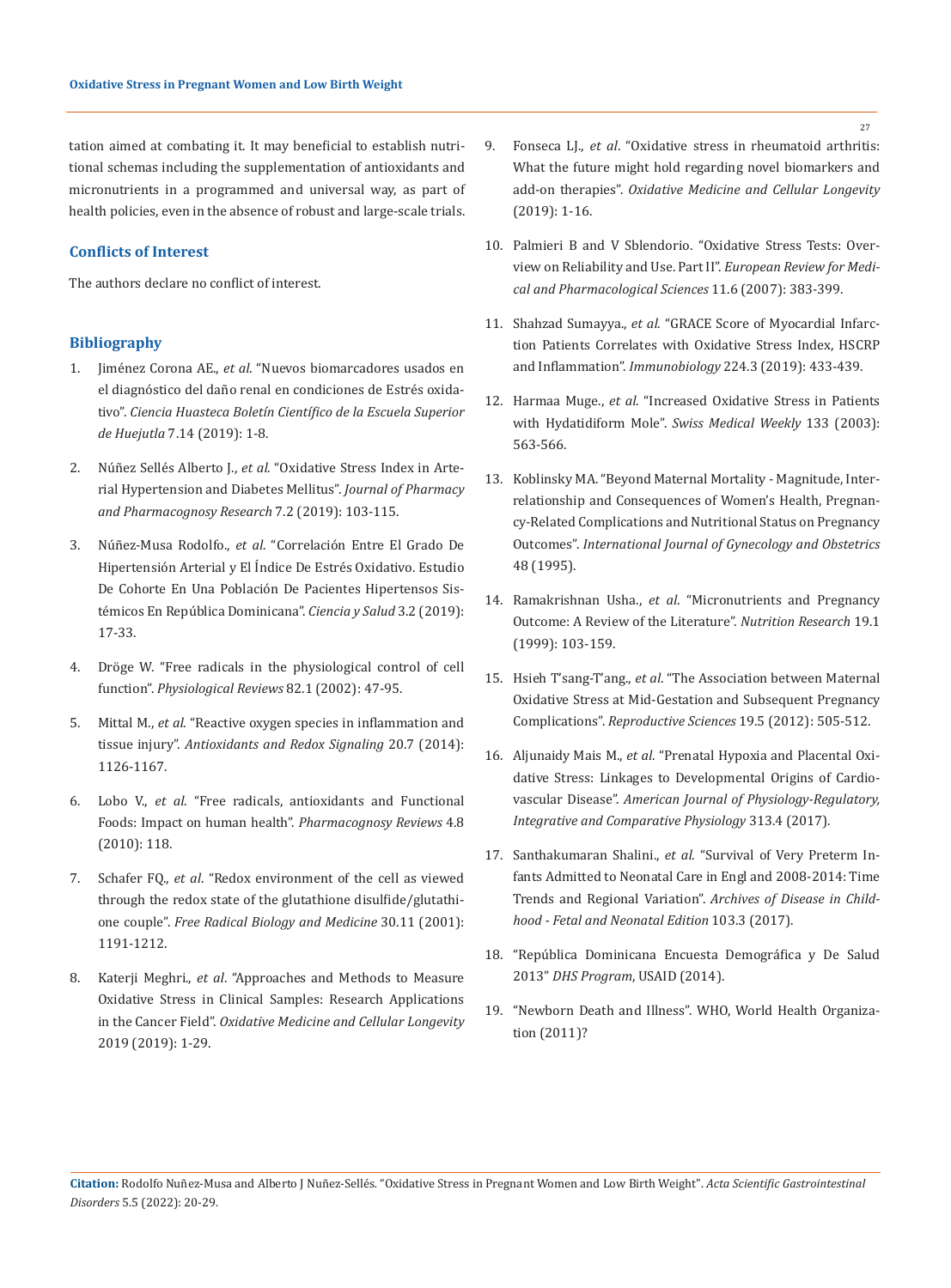- 20. Negi Reena., *et al*[. "Evaluation of Biomarkers of Oxidative](https://in.booksc.eu/book/22639206/390ccb)  [Stress and Antioxidant Capacity in the Cord Blood of Preterm](https://in.booksc.eu/book/22639206/390ccb)  Low Birth Weight Neonates". *[The Journal of Maternal-Fetal and](https://in.booksc.eu/book/22639206/390ccb)  Neonatal Medicine* [25.8 \(2011\): 1338-1341.](https://in.booksc.eu/book/22639206/390ccb)
- 21. Mert Ismail., *et al*[. "Role of Oxidative Stress in Preeclampsia](https://pubmed.ncbi.nlm.nih.gov/22380678/)  [and Intrauterine Growth Restriction".](https://pubmed.ncbi.nlm.nih.gov/22380678/) *Journal of Obstetrics and [Gynaecology Research](https://pubmed.ncbi.nlm.nih.gov/22380678/)* 38.4 (2012): 658-664.
- 22. Conde-Agudelo A., *et al*[. "Novel Biomarkers for Predicting In](https://pubmed.ncbi.nlm.nih.gov/23398929/)[trauterine Growth Restriction: A Systematic Review and Meta-](https://pubmed.ncbi.nlm.nih.gov/23398929/)Analysis". *[BJOG: An International Journal of Obstetrics and Gyn](https://pubmed.ncbi.nlm.nih.gov/23398929/)aecology* [120.6 \(2013\): 681-694.](https://pubmed.ncbi.nlm.nih.gov/23398929/)
- 23. [Martínez Rodrigo, and Amalia Palma. "Cerr and o La Brecha:](https://www.cepal.org/es/publicaciones/38234-cerrando-la-brecha-modelo-estimar-costo-erradicar-la-desnutricion-cronica)  [Modelo Para Estimar El Costo De Erradicar La Desnutrición](https://www.cepal.org/es/publicaciones/38234-cerrando-la-brecha-modelo-estimar-costo-erradicar-la-desnutricion-cronica)  [Crónica y Las Deficiencias De Micronutrientes".](https://www.cepal.org/es/publicaciones/38234-cerrando-la-brecha-modelo-estimar-costo-erradicar-la-desnutricion-cronica) *Comisión [Económica Para América Latina y El Caribe](https://www.cepal.org/es/publicaciones/38234-cerrando-la-brecha-modelo-estimar-costo-erradicar-la-desnutricion-cronica)*, CEPAL (2015).
- 24. D'Souza V., *et al*[. "Counteracting Oxidative Stress in Pregnancy](https://pubmed.ncbi.nlm.nih.gov/24274816/)  [through Modulation of Maternal Micronutrients and Omega-3](https://pubmed.ncbi.nlm.nih.gov/24274816/)  Fatty Acids". *[Current Medicinal Chemistry](https://pubmed.ncbi.nlm.nih.gov/24274816/)* 20.37 (2013): 4777- [4783.](https://pubmed.ncbi.nlm.nih.gov/24274816/)
- 25. Weber D., *et al*[. "Oxidative Stress Markers and Micronutrients](https://pubmed.ncbi.nlm.nih.gov/24327121/)  [in Maternal and Cord Blood in Relation to Neonatal Outcome".](https://pubmed.ncbi.nlm.nih.gov/24327121/)  *[European Journal of Clinical Nutrition](https://pubmed.ncbi.nlm.nih.gov/24327121/)* 68.2 (2013): 215-222.
- 26. Ma Yue., *et al*[. "The Relationship between Serum Zinc Level](https://www.ncbi.nlm.nih.gov/pmc/articles/PMC4586561/)  [and Preeclampsia: A Meta-Analysis".](https://www.ncbi.nlm.nih.gov/pmc/articles/PMC4586561/) *Nutrients* 7.9 (2015): [7806-7820.](https://www.ncbi.nlm.nih.gov/pmc/articles/PMC4586561/)
- 27. Mistry Hiten D., *et al*[. "Maternal Selenium, Copper and Zinc](https://pubmed.ncbi.nlm.nih.gov/22784110/)  [Concentrations in Pregnancy Associated with Small-for-Gesta](https://pubmed.ncbi.nlm.nih.gov/22784110/)tional-Age Infants". *[Maternal and Child Nutrition](https://pubmed.ncbi.nlm.nih.gov/22784110/)* 10.3 (2012): [327-334.](https://pubmed.ncbi.nlm.nih.gov/22784110/)
- 28. Draganovic Dragica., *et al*[. "Oxidative Stress Marker and Preg](https://pubmed.ncbi.nlm.nih.gov/28210016/)[nancy Induced Hypertension".](https://pubmed.ncbi.nlm.nih.gov/28210016/) *Medical Archives* 70.6 (2016): [437.](https://pubmed.ncbi.nlm.nih.gov/28210016/)
- 29. Jian-hua LIN., *et al*[. "Effect of Antioxidants on Amelioration of](https://medcentral.net/doi/10.3760/cma.j.issn.0366-6999.2010.18.010)  [High-Risk Factors Inducing Hypertensive Disorders in Preg](https://medcentral.net/doi/10.3760/cma.j.issn.0366-6999.2010.18.010)nancy". *[Chinese Medical Journal](https://medcentral.net/doi/10.3760/cma.j.issn.0366-6999.2010.18.010)* 123.18 (2010): 2548-2554.
- 30. Ortega Miguel A., *et al*[. "Newborns of Mothers with Venous](https://pubmed.ncbi.nlm.nih.gov/34207447/)  [Disease during Pregnancy Show Increased Levels of Lipid Per](https://pubmed.ncbi.nlm.nih.gov/34207447/)[oxidation and Markers of Oxidative Stress and Hypoxia in the](https://pubmed.ncbi.nlm.nih.gov/34207447/)  Umbilical Cord". *Antioxidants* [10.6 \(2021\): 980.](https://pubmed.ncbi.nlm.nih.gov/34207447/)
- 31. Laforgia Nicola., *et al*[. "The Role of Oxidative Stress in the](https://www.researchgate.net/publication/330015320_The_Role_of_Oxidative_Stress_in_the_Pathomechanism_of_Congenital_Malformations)  [Pathomechanism of Congenital Malformations".](https://www.researchgate.net/publication/330015320_The_Role_of_Oxidative_Stress_in_the_Pathomechanism_of_Congenital_Malformations) *Oxidative [Medicine and Cellular Longevity](https://www.researchgate.net/publication/330015320_The_Role_of_Oxidative_Stress_in_the_Pathomechanism_of_Congenital_Malformations)* 2018 (2018): 1-12.
- 32. Sak, Sibel., *et al*[. "Copper and Ceruloplasmin Levels Are Closely](https://pubmed.ncbi.nlm.nih.gov/29886772/)  [Related to the Severity of Preeclampsia".](https://pubmed.ncbi.nlm.nih.gov/29886772/) *The Journal of Mater[nal-Fetal and Neonatal Medicine](https://pubmed.ncbi.nlm.nih.gov/29886772/)* 33.1 (2018): 96-102.
- 33. Zachara Bronisław A., *et al*[. "Blood Selenium and Glutathione](https://ur.booksc.me/book/17948114/b3a2c6)  Peroxidases in Miscarriage". *[British Journal of Obstetrics and](https://ur.booksc.me/book/17948114/b3a2c6)  Gynaecology* [108.3 \(2001\): 244-247.](https://ur.booksc.me/book/17948114/b3a2c6)
- 34. Dylewski Maggie L., *et al*[. "Maternal Selenium Nutrition and](https://pubmed.ncbi.nlm.nih.gov/12169835/)  [Neonatal Immune System Development".](https://pubmed.ncbi.nlm.nih.gov/12169835/) *Neonatology* 82.2 [\(2002\): 122-127.](https://pubmed.ncbi.nlm.nih.gov/12169835/)
- 35. Polanska Kinga., *et al*[. "Selenium Status during Pregnancy and](https://pubmed.ncbi.nlm.nih.gov/26885758/)  [Child Psychomotor Development-Polish Mother and Child Co](https://pubmed.ncbi.nlm.nih.gov/26885758/)hort Study". *[Pediatric Research](https://pubmed.ncbi.nlm.nih.gov/26885758/)* 79.6 (2016): 863-869.
- 36. Guo Xiangrong., *et al*[. "Prenatal Maternal Low Selenium, High](https://pubmed.ncbi.nlm.nih.gov/32314141/)  [Thyrotropin, and Low Birth Weights".](https://pubmed.ncbi.nlm.nih.gov/32314141/) *Biological Trace Element Research* [199.1 \(2020\): 18-25.](https://pubmed.ncbi.nlm.nih.gov/32314141/)
- 37. Klapec Tomislav., *et al*[. "Selenium in Placenta Predicts Birth](https://pubmed.ncbi.nlm.nih.gov/18319141/)  [Weight in Normal but Not Intrauterine Growth Restriction](https://pubmed.ncbi.nlm.nih.gov/18319141/)  Pregnancy". *[Journal of Trace Elements in Medicine and Biology](https://pubmed.ncbi.nlm.nih.gov/18319141/)* [22.1 \(2008\): 54-58.](https://pubmed.ncbi.nlm.nih.gov/18319141/)
- 38. [Lammi Mikko and Chengjuan Qu. "Selenium-Related Tran](https://pubmed.ncbi.nlm.nih.gov/30205557/)[scriptional Regulation of Gene Expression".](https://pubmed.ncbi.nlm.nih.gov/30205557/) *International Jour[nal of Molecular Sciences](https://pubmed.ncbi.nlm.nih.gov/30205557/)* 19.9 (2018): 2665.
- 39. [Roohani Nazanin. "Zinc and Its Importance for Human Health:](https://pubmed.ncbi.nlm.nih.gov/23914218/)  An Integrative Review". *[Journal of Research in Medical Sciences](https://pubmed.ncbi.nlm.nih.gov/23914218/)*  [18.2 \(2013\): 144-157.](https://pubmed.ncbi.nlm.nih.gov/23914218/)
- 40. Yang N., *et al*[. "PIAS1-Modulated SMAD2/4 Complex Activa](https://www.nature.com/articles/cddis2013333)[tion Is Involved in Zinc-Induced Cancer Cell Apoptosis".](https://www.nature.com/articles/cddis2013333) *Cell [Death and Disease](https://www.nature.com/articles/cddis2013333)* 4.9 (2013).
- 41. [Prasad An and AS. "Zinc in Human Health: Effect of Zinc on Im](https://pubmed.ncbi.nlm.nih.gov/18385818/)mune Cells". *Molecular Medicine* [14.5-6 \(2008\): 353-357.](https://pubmed.ncbi.nlm.nih.gov/18385818/)
- 42. Tyszka-Czochara M., *et al*[. "The role of zinc in the pathogenesis](https://pubmed.ncbi.nlm.nih.gov/25265815/)  [and treatment of central nervous system \(CNS\) diseases. Im](https://pubmed.ncbi.nlm.nih.gov/25265815/)[plications of zinc homeostasis for proper CNS function".](https://pubmed.ncbi.nlm.nih.gov/25265815/) *Acta [Poloniae Pharmaceutica](https://pubmed.ncbi.nlm.nih.gov/25265815/)* 71.3 (2014): 369-377.